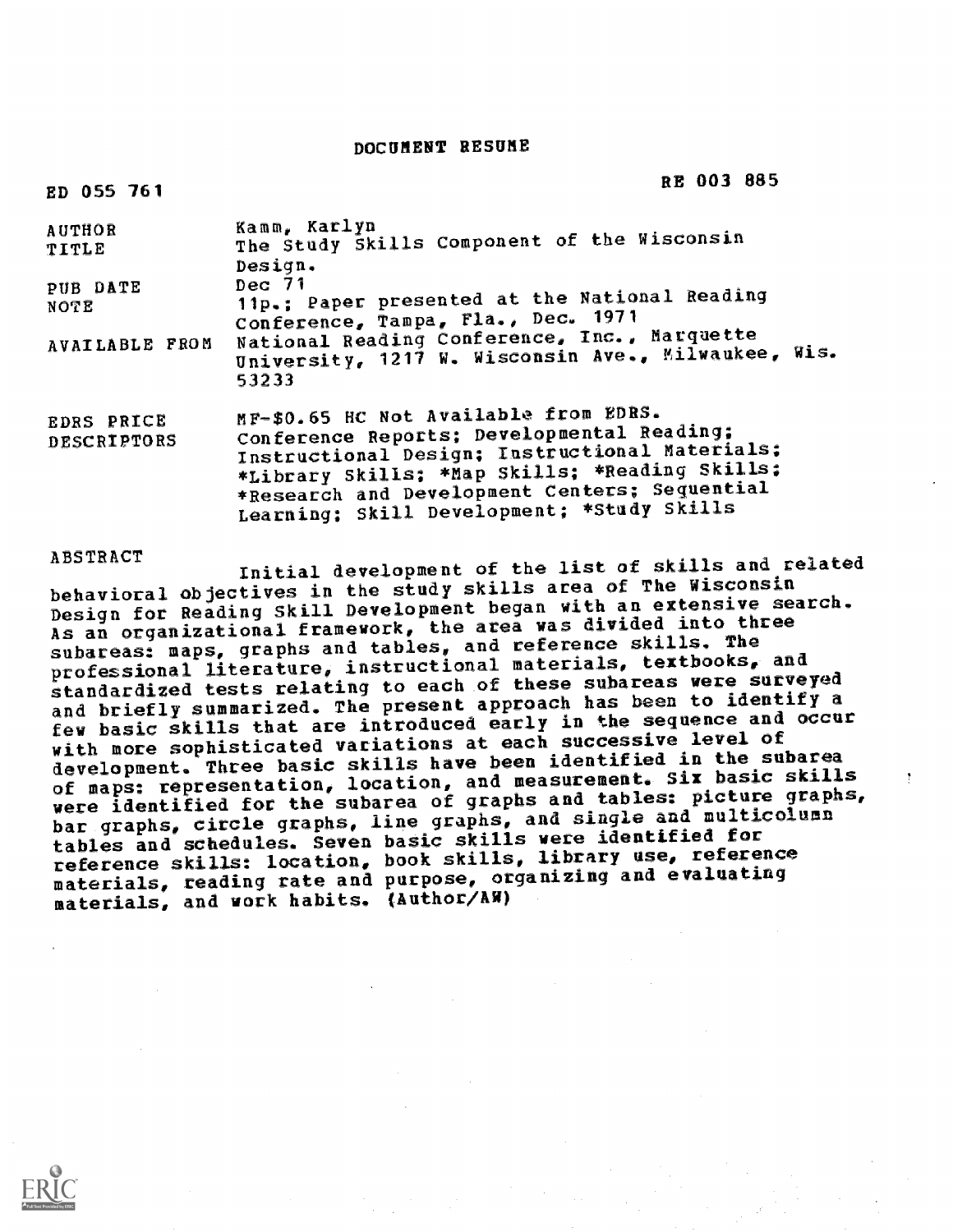"PERMISSION TO REPRODUCE THIS COPY-<br>RIGHTED MATERIAL BY MICROFICHE ONLY<br>HAS BEEN GRANTED BY ROOL ALLOCAL

Conference

TO ERIC AND ORGANIZATIONS OPERATING<br>UNDER AGREEMENTS WITH THE U.S. OFFICE<br>OF EDUCATION. FURTHER REPRODUCTION<br>OUTSION OF THE COPYRIGHT OWNER."<br>MISSION OF THE COPYRIGHT OWNER."

The Study Skills Component of the Design\*

Karlyn Kamm University of Wisconsin

#### ABSTRACT

Initial development of the list of skills and related behavioral objectives in the Study Skills area began with an extensive search. As an organizational framework, the area was divided into three subareas: maps, graphs and tables, and reference skills. The professional literature, instructional materials, textbooks, and standardized tests relating to each of these subareas were surveyed and briefly summarized.

\*This is the third paper in a symposium - A Skill Centered Approach to Reading Instruction: The Wisconsin Design for Reading Skill Development - at the 1971 annual meeting of the National Reading Conference, Tampa, Florida.

Published by the Wisconsin Research and Development Center for Cognittve Learning, supported in part as a research and development center by funds from the United States Office of Education, Department of Health, Education, and Welfare. The opinions expressed herein do not necessarily reflect the position or policy of the Office of Education and no official endorsement by the Office of Education should be inferred. Center No. C-03 / Contract OE 5-10-154

Cep (o)

מנ  $\infty$  $\infty$ 

ED05576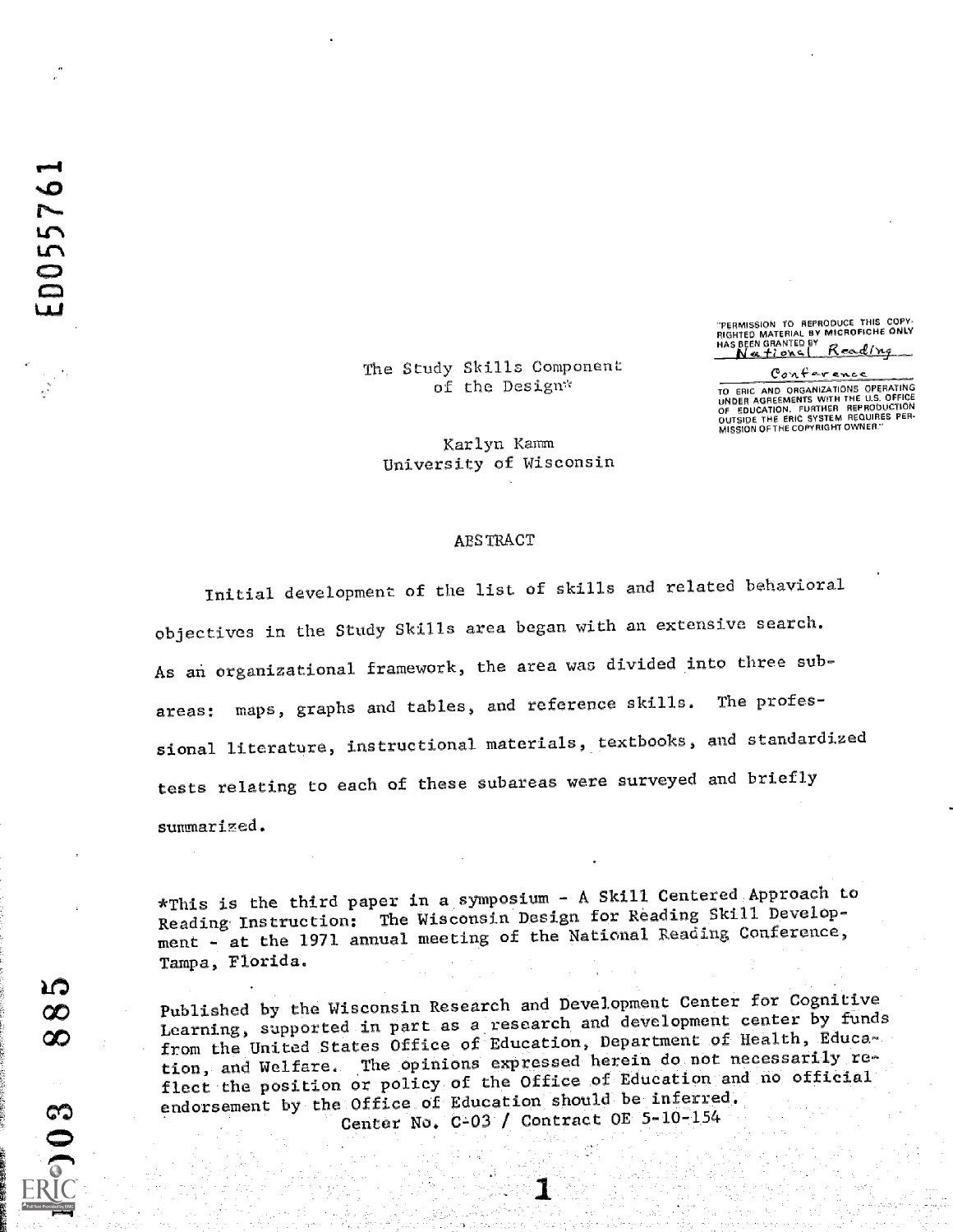Historically, there has been a tendency in each of the subareas to identify a vast number of unrelated skills. Our approach has been to identify a few basic skills. They are introduced early in the sequence and occur with more sophisticated variations at each successive level of development. Three basic skills have been identified in the subarea of maps: representation, location, and measurement. Six basic skills were identified for the subarea of graphs and tables: picture graphs, bar graphs, circle graphs, line graphs, and stngle and multicolumn tables and schedules. Seven basic skills were identified for reference skills: location, book skills, library use, reference materials, reading rate and purpose, organizing and evaluating materials and work habits.

2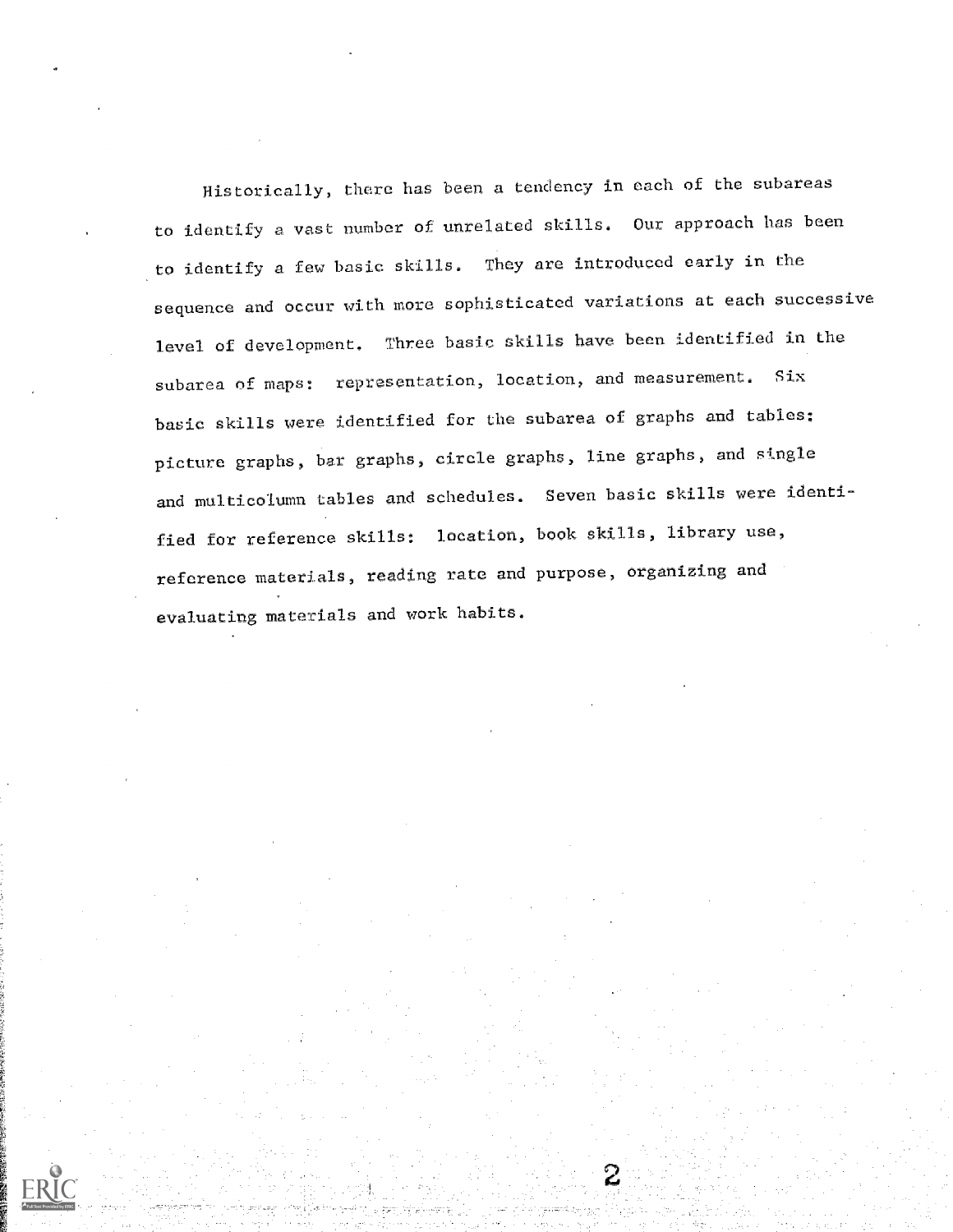The Study Skills Component of the Design\*

Karlyn Kemm University of Wisconsin

The focus of this paper is on the skills aud objectives in the Study Skills area of the Wisconsin Design for Reading Skill Development. The intent is to describe the nature of these skills and the procedure used to identify them.

\*This is the third paper in a symposium - A skill Centered Approach to Reading Instruction: The Wisconsin Design for Reading Skill Development - at the 1971 annual meeting of the National Reading Conference, Tampa, Florida.

Published by the Wisconsin Research and Development Center for Cognitive Learning, supported in part as a research and development center by funds from the United States Office of Education, Department of Health, Education. and Welfare. The opinions expressed herein do not necessarily reflect the position or policy of the Office of Education and no official endorsement by the Office of Education should be inferred. Center No. C-03 / Contract OE 5-10-154

ロ ထ œ

<u>۾</u>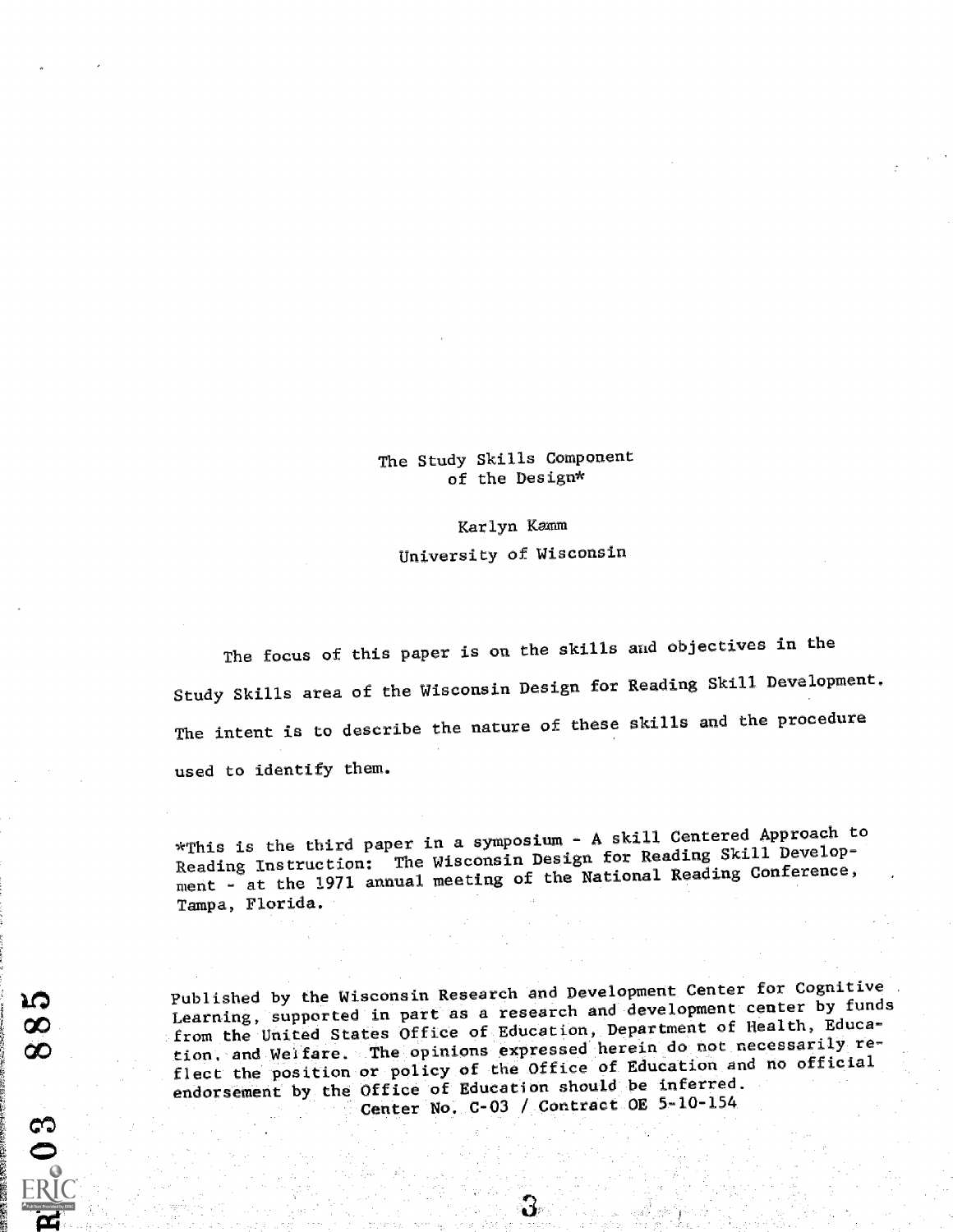Our outline of skills and objectives is the result of an extensive search. The search included a survey of the professional literature, instructional materials--e.g., textbooks, kits, workbooks--and standardized tests. The information gained from this survey, together with the information gained from consultants and from consultation with school personnel is the basis for the list. As an organizational framework the study skills were divided into three subareas: maps, graphs and tables, and reference skills. The findings related to each of these subareas can be briefly summarized. A more detailed summary is contained elsewhere (Otto, Kamm, and Weible, in press).

## NAPS

Though there has been an increased emphasis on map skills for the past 25 years, little attention has been paid to creating an organizational or developmental framework for the skills. Most of the skill outlines that have been devised suggest Chat there is a vast number of unrelated map skills, rather than that there are only a few fundamental skills, each with a number of related subskills. In addition to overlooking such a developmental framework, existing instructional materials tend to ignore completely important background concepts that a learner must understand before undertaking to learn a particular skill. Standardized tests seem to parallel the instructional materials in that they treat the skills as an array of unrelated tools the learner should acquire. The skills appear to be selected randomly for assessment. In general, our survey showed that up to the present time, little thought has been given to either the interrelationship existing among the map skills or to the related concepts. Teaching of the skills has been incidental rather than systematic.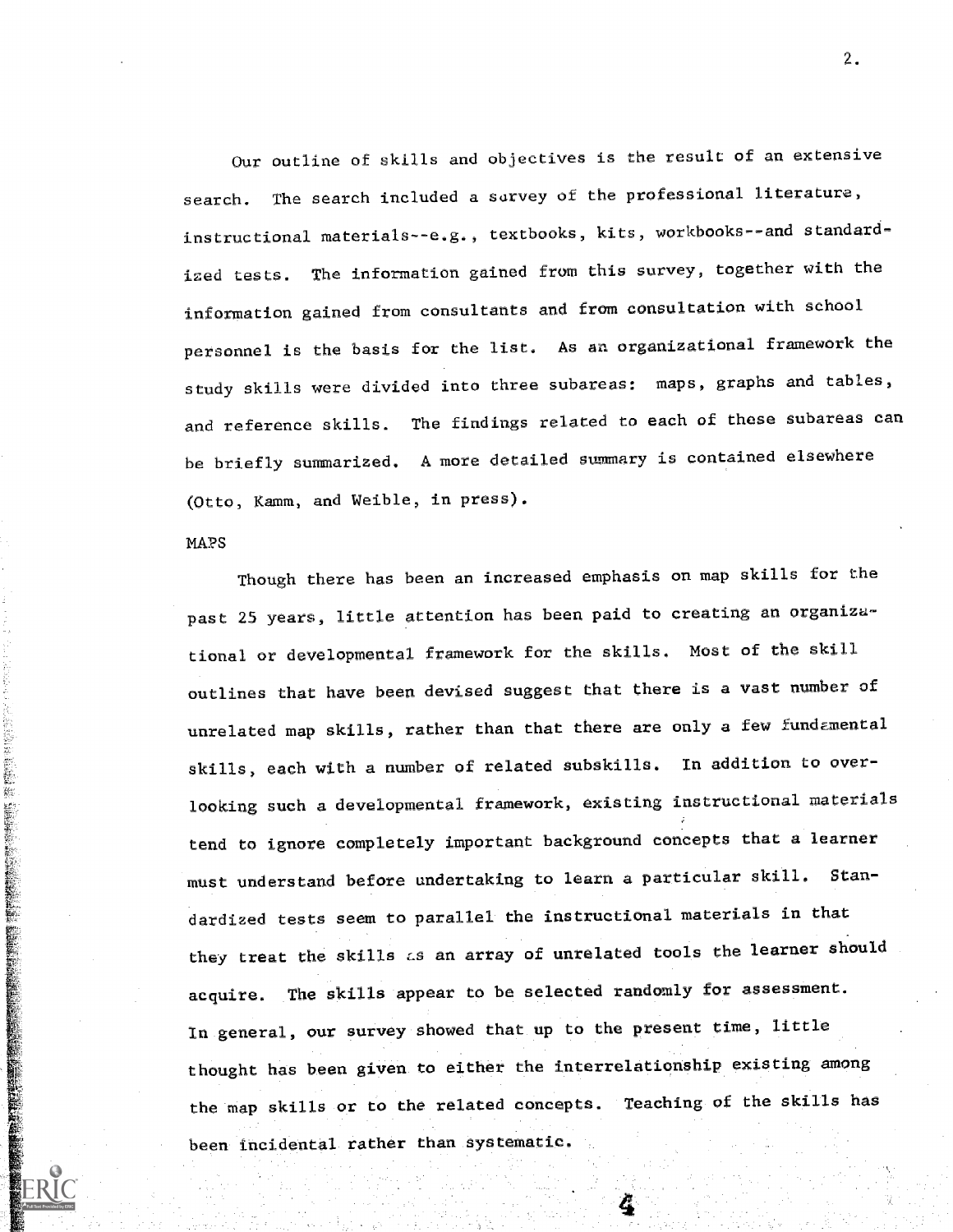Our position is that a limited number of fundamental skills run through the subarea of maps at increasing levels of sophistication. In our outline these basic skills are introduced at the primary level and serve as building blocks on which more sophisticated variations of the same skills are added. We have made an attempt to deal not only with skills at increasingly more sophisticated levels, but also with the background concepts related to each skill (Askov, Kamm, Euschek, & Gustafson, 1971).

Three strands were identified in the subarea of maps: representation, location and measurement. A brief discussion of each strand and its divisions follows. A mome detailed description is contained in the Teacher's Planning Guide - Study Skills (Askov, Otto, 1971).

Within the first strand, representation, two continua exist. The symbols themselves range along a continuum from concrete (e.g., pictures) to abstract (e.g., lines and dots). Likewise, the reality in the environment that is being represented ranges from concrete objects (e.g., a house) to area characteristics (e.g., an urban area). The developmental sequence, i.e., from concrete to abstract, is obvious in this strand.

Location comprises two divisions of skills, grid and direction. The progression in grid is from using a simple picture grid to using latitude and longitude to locate points. The skills in direction range from the use of general terms (e.g., up. over, beside) in the environment and in two-dimensional representations, to the use of

5

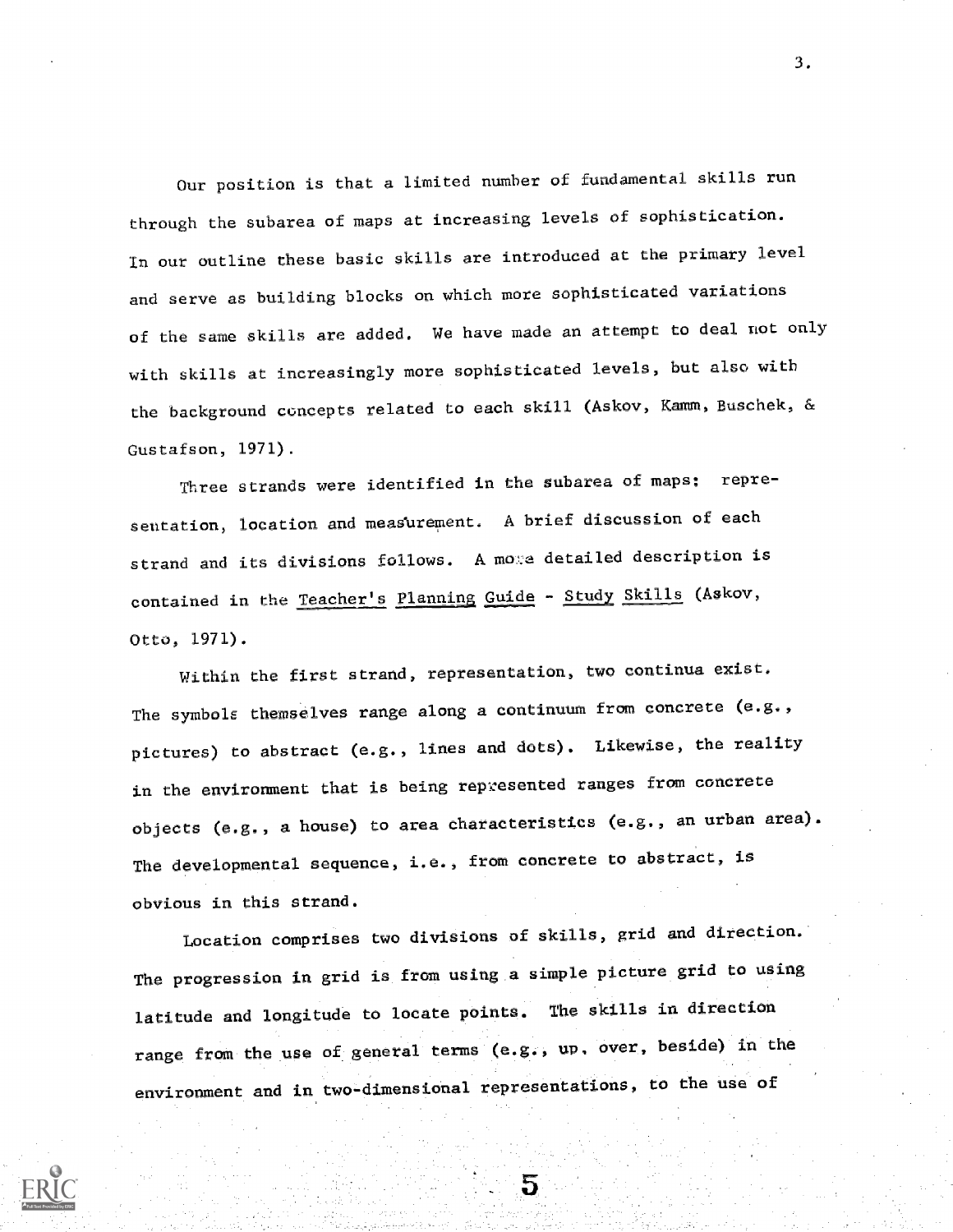cardinal and intermediate directions as applied to the globe, environment and maps.

Measurement also comprises two divisions, "the scale" and "to scale". Skills pertaining to "the scale" range from the use of crude approximation (e.g., long way) to precise computations. Skills pertaining to "to scale" involve the learner' s understanding of the need for reduction in maps.

## GRAPHS AND TABLES

The critical question in teaching graphic materials is, 'What is the optimal sequence for teaching different kinds of graphs?" Several viewpoints regarding the relative difficulty of picture, bar, circle and line graphs are presented in the literature. Perhaps the focal point, however, is not the sequencing of the graphs, themselves, but rather the sequencing of the skills involved in interpreting a particular graph. A natural and logical progression of skills begins with a simple, pictorially represented, one-to-one correspondence and moves to include a many-to-one correspondence as well as different ways to represent graphically the various correspondences. An example of one to one correspondence would be a graph which contains the same number of symbols as objects being represented. A many to one , correspondence would show each symbol standing for more than one object.

These graph skills are closely tied with arithmetic skills, and in deciding upon a viable progression for an instructional group, care should be taken to see that there is a parallel between the mathematical background of the learners and the graph skills being introduced. For example, a circle

6

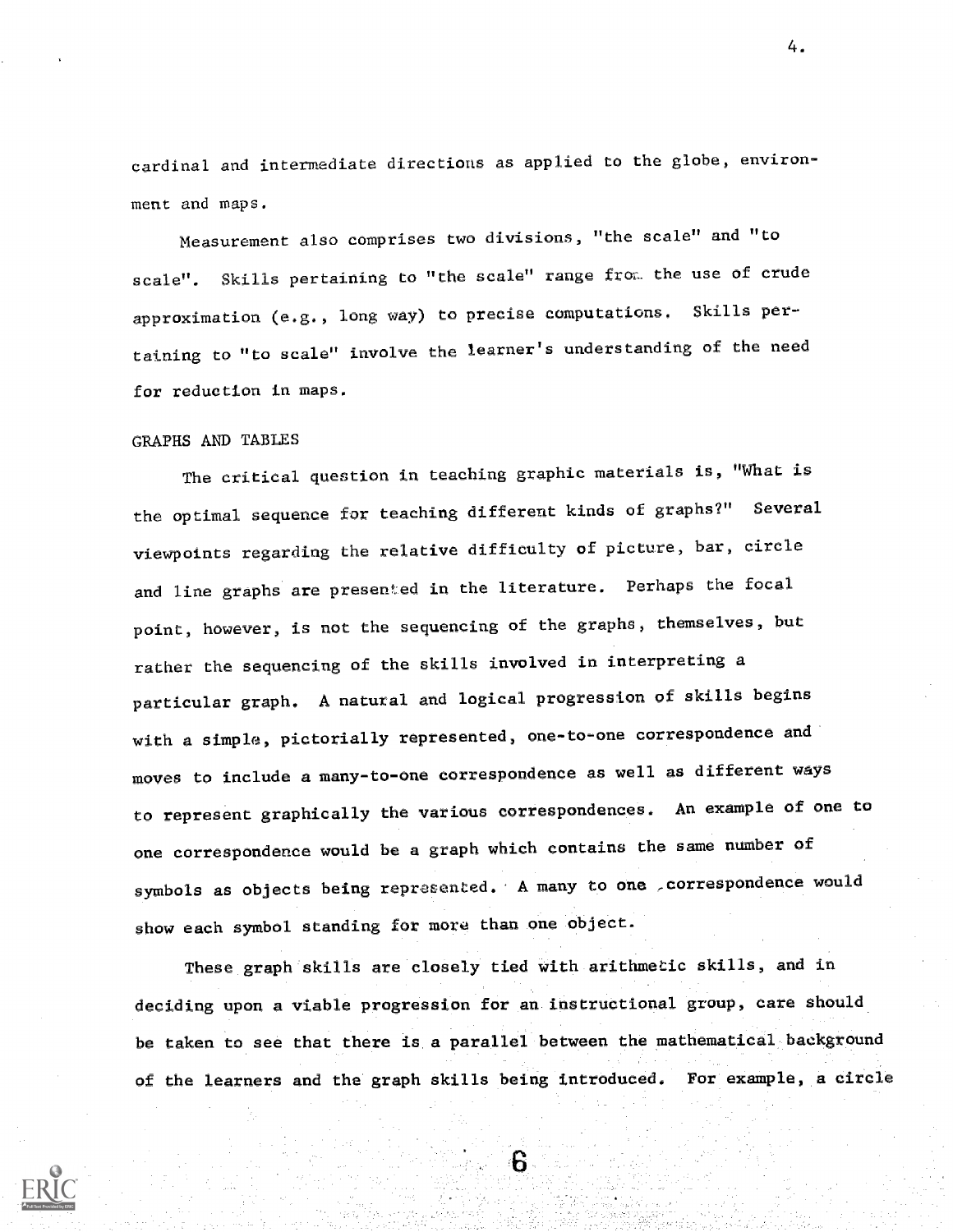graph, though generally thought to be quite sophisticated, could be introduced at the kindergarten level to show simple proportion i.e., a circle colored 25% green and 75% red, shows "many more red than green."

The content presented also plays a major role in deciding when a graph is appropriate for a given learner. The teacher, in addition to considering the skills necessary for interpretation, should also be sure the learner clearly understands the need for using the graph Weintraub (1967, p. 349), feels that, "Even though the research evidence may suggest one particular form as being simpler to interpret than another, the subject matter to be presented in graphic form must often dictate the most suitable graph for ease of interpretation."

In summary, our survey points out that the developmental progression in graphs and tables should be dictated not by the type of graph or table, but rather by the particular skills necessary to the interpretation. Content seems to determine the appropriateness of the type of graph or table selected.

Our list of graph and table skills follows a developmental progression which begins with a simple, pictorially represented, one-to-one correspondence and includes a number of many-to-one correspondences. The four types of graphs--picture, bar, circle and line--and the single and multicolumn tables and schedules are introduced at various levels primarily to provide the child with practice on a variety of graphs and tables. The assumption is that appropriate context will be used for teaching each type of graph and table and the related skills.

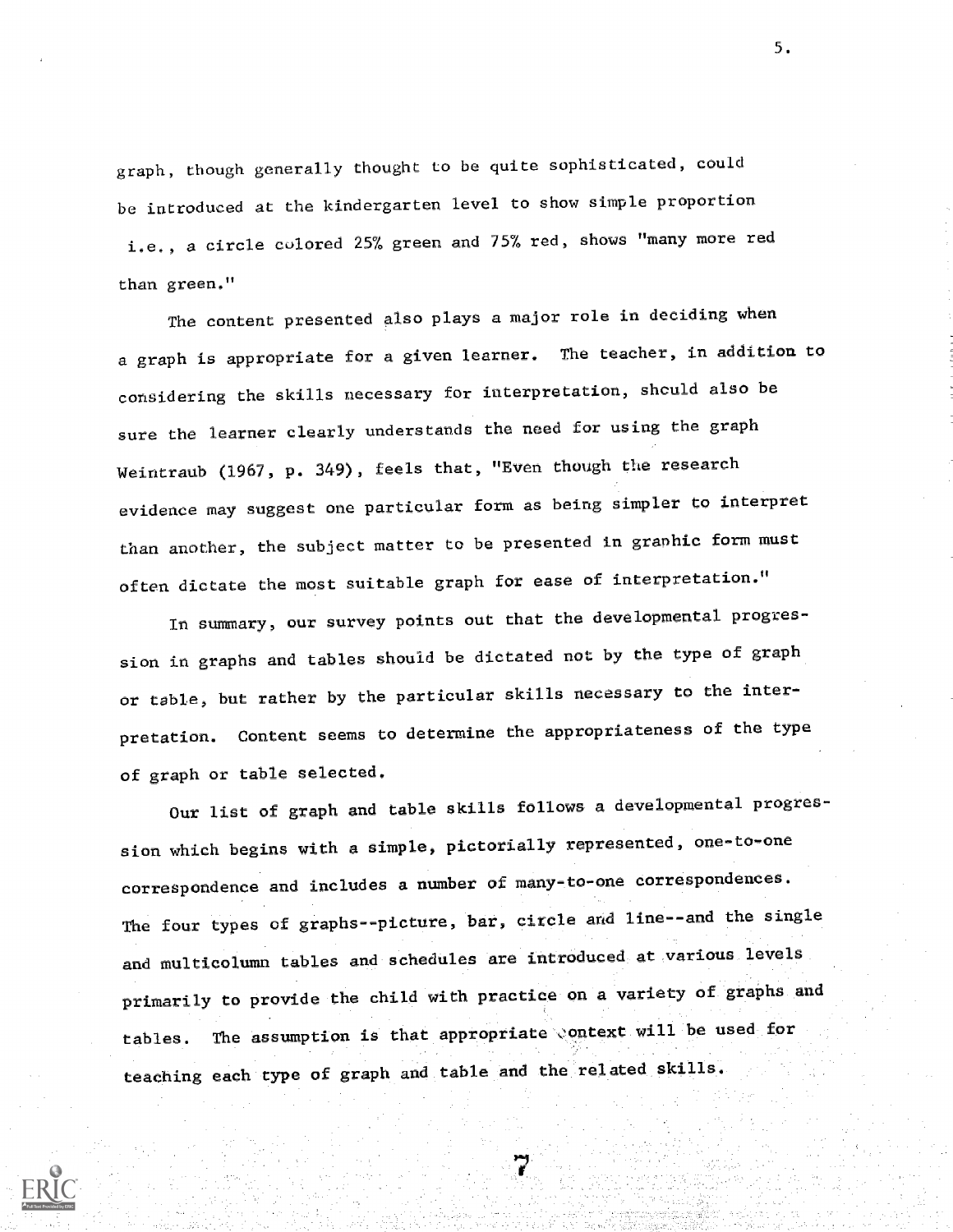#### REFERENCE

In 1963 the National Council for the Social Studies published a revised and exhaustive document on study skills in its thirty-third year book, Skill Development in Social Studies. The book contains a well organized list of 180 study skills and points out the complexity of the study skills as a whole and provides an overview of the field. Because this great number of skills can be distinguished and because most of these skills cross subject areas, the search in reference skills included many state curriculum guides and well-developed lists of objectives for particular school systems--such as Oak Park, Illinois-as well as textbooks and instructional materials.

Lnere are many differences between the skills as they are presented by various authors. Grade level placement, terminology (terms such as "introduce," "main emphasis," and "planned readiness" are unacceptable in terms of meaningful behavioral objectives), assigning responsibility for both teaching and evaluating mastery of reference skills, and the spiral pattern of teaching every skill each year with no guides as to what can be mastered at various levels of the spiral are four examples of these differences.

Thus, in the area of reference skills, it is easy to find literature which describes the importance of the study skills, but it is more difftcult to find sources wMich define the skills adequately and it was nearly impossible to arrive at a consensus as to skill placement. Our approach, then, was first to identify essential skills and then to trace the spiral of development in order to find various check points along the skill develop-

Χ

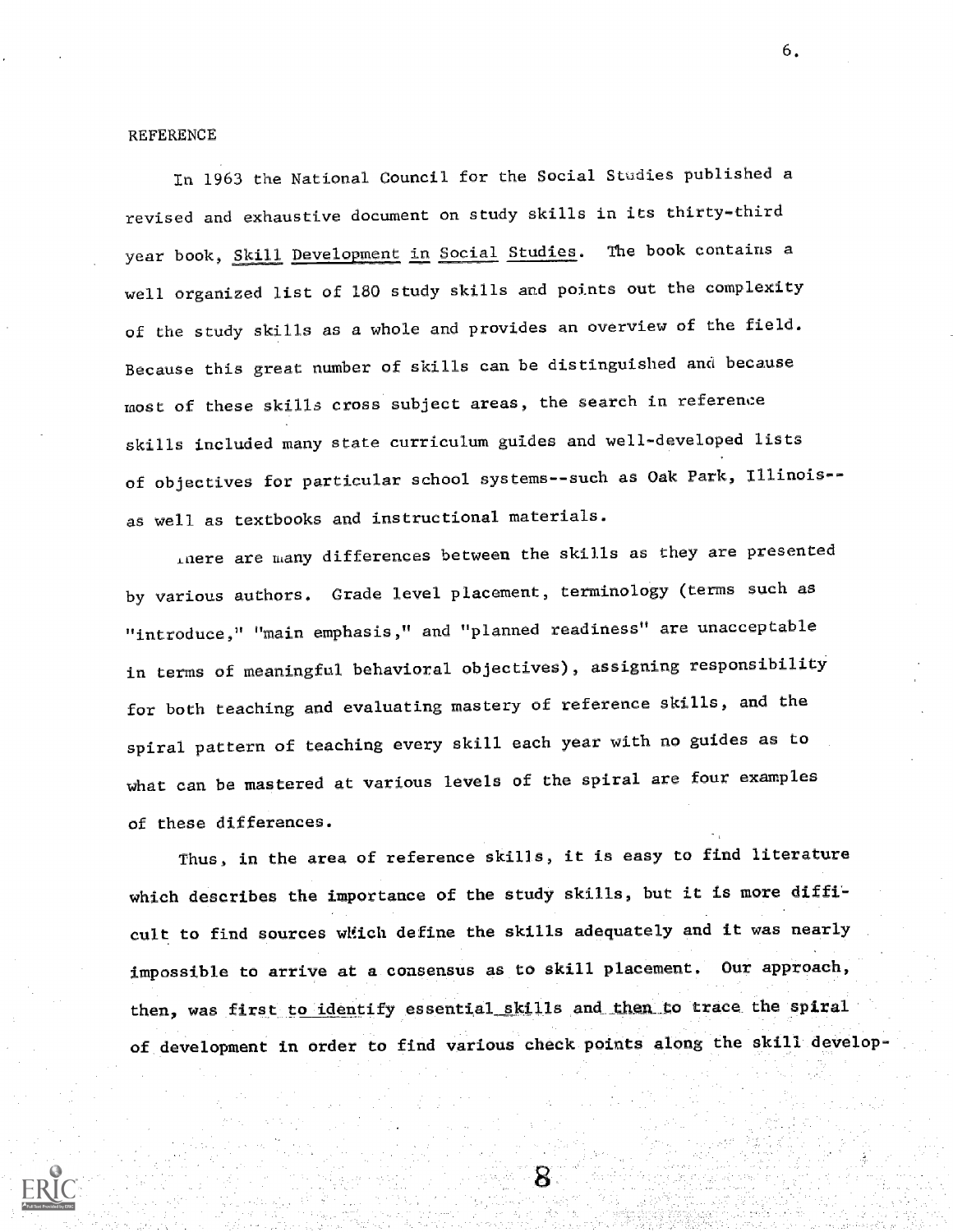ment sequence. These check points eventually became either the teacher observations or the paper and pencil tests constructed for the Design. "Correctness" of placement has been checked with some textbooks, but there is no uniform agreement as to grade placement in textbook series, conferences with teachers, and the eventual process of pupil try-out itself. From the array of skills listed and described in the various sources, we selected those that were either mentioned more frequently or those that fell within certain frequently mentioned organizational patterns. Our next step was to create an organizational structure around each skill we considered to be essential. This was done by following through the steps of searching for information, considering whether the information met the need, and, finally, using that information.

The reference subarea is divided into seven strands. Each strand has a variety of skills within it, and each follows a spiral pattern of using more sophisticated skills with increasing independence at each higher level. "Location" involves alphabetizing skills and their application in the library. "Book skills" range from holding a book properly to knowing the idiosyncratic organization of a variety of references. In "Library use" the learner progresses from learning to checking out books to using the Dewey Decimal System. "Reference materials" includes skills ranging from a picture dictionary to reference indexes. The assumption in "Reading rate and purpose" is that once decoding words has ceased to be a major focus of the reading task, it is appropriate to begin to develop rate flexibility. "Organizing and evaluating materials" include basic sequencing skills and drawing

9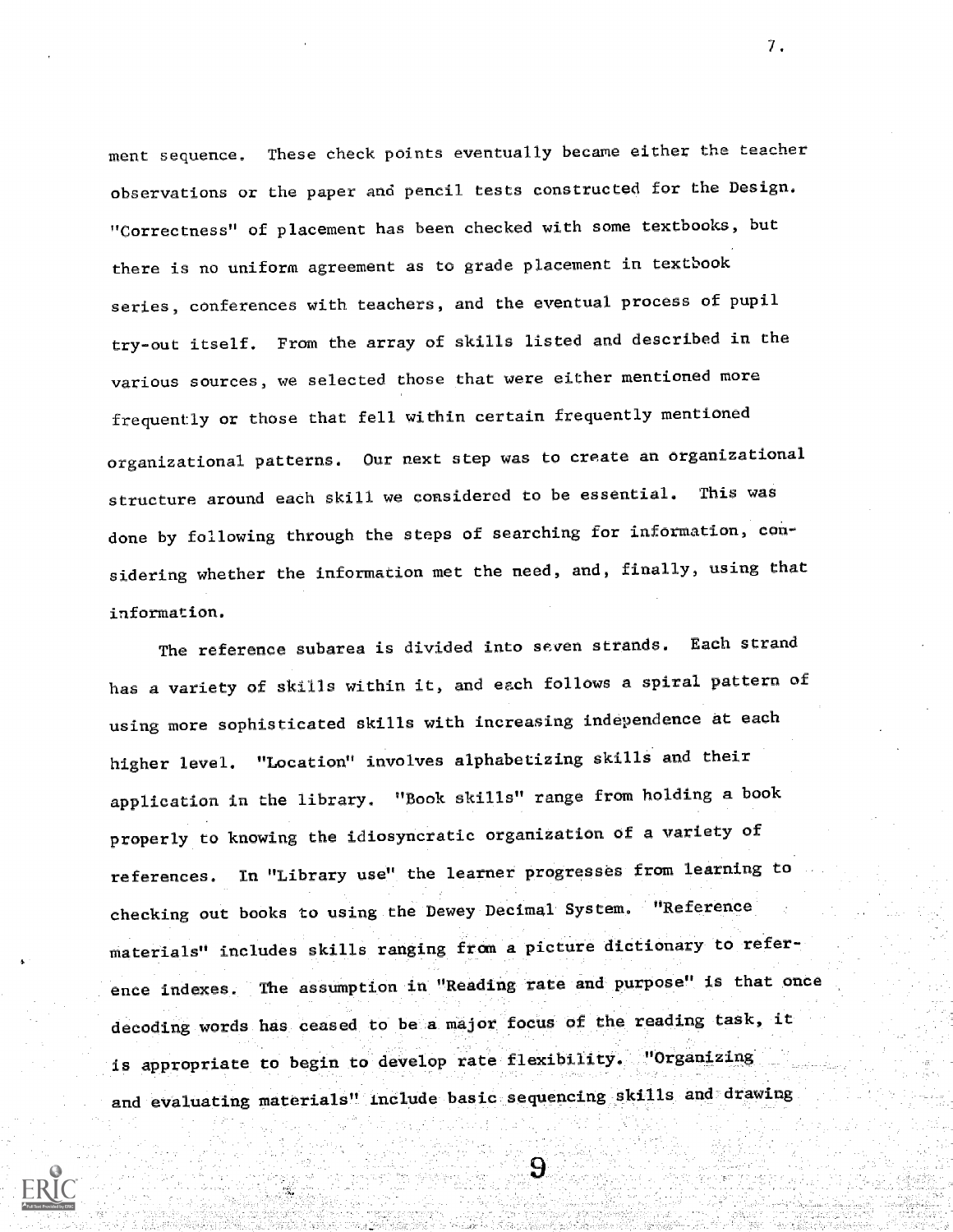conclusions and checking accuracy and relevancy of materials. "Work Habits" range from following simple directions to engaging in independent research.

There are two assumptions which underlie our fundamental skills and subskills framework in the three subareas: a) that learning can best be achieved through the study of interrelated skills rather than isolated skills, and b) having the skills presented in a developmental sequence facilitates their being taught in context, e.g., map skills are an integral part of the social studies program. Creating the need to learn a skill is essential if learning and understanding is to be complete.

The list of skills and objectives for the study skills area of the Wisconsin Design for Reading Skill Development can be found in the Teacher's Planning <u>Guide</u> - <u>Study Skills</u>. Other components of the Design for the Study Skills area include 1) the Teacher's Resource Files - Study Skills, 2) criterion-referenced machine scorable tests, 3) the Pupil Profile Cards. The purpose of these components can be inferred from the previous discussion of Word Attack.

10